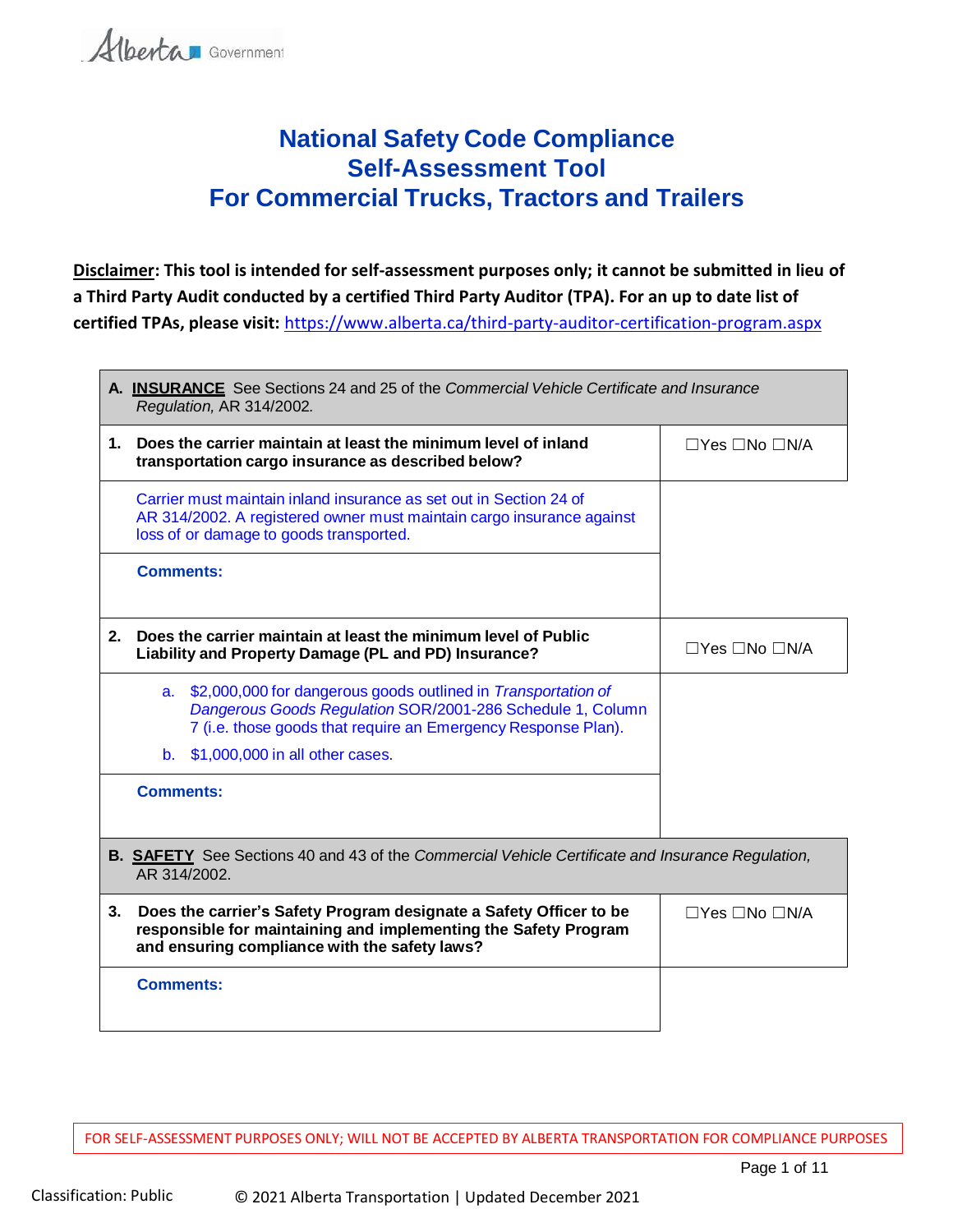| 4. |                                                                                                                                                                                                                 | Does the carrier's written Safety Program establish, maintain, clearly<br>document and address matters relating to the safe operation of their<br>commercial vehicles?                 | $\Box$ Yes $\Box$ No $\Box$ N/A |
|----|-----------------------------------------------------------------------------------------------------------------------------------------------------------------------------------------------------------------|----------------------------------------------------------------------------------------------------------------------------------------------------------------------------------------|---------------------------------|
|    |                                                                                                                                                                                                                 | Safety Plan must include at least:                                                                                                                                                     |                                 |
|    |                                                                                                                                                                                                                 | a. Direction that it applies to staff authorized to operate the carrier's<br>commercial vehicles;                                                                                      |                                 |
|    |                                                                                                                                                                                                                 | b. Safe use and operation of commercial vehicles including; speed<br>limits, seat belt use, drug and alcohol use, defensive driving, load<br>security, and fueling;                    |                                 |
|    |                                                                                                                                                                                                                 | c. Proper records and recording of information including, as required;<br>bills of lading, manifests, dangerous goods documents, time<br>records, drivers' daily logs and weigh slips; |                                 |
|    |                                                                                                                                                                                                                 | d. Ensuring that drivers are expected to comply with the law;                                                                                                                          |                                 |
|    | e.                                                                                                                                                                                                              | Instructions for use of safety equipment including, as required, the<br>use of warning triangles and flares, fire extinguishers, goggles,<br>and hard hats;                            |                                 |
|    | f.                                                                                                                                                                                                              | Policies and procedures relating to the driver's responsibilities,<br>conduct and discipline;                                                                                          |                                 |
|    | g.                                                                                                                                                                                                              | Providing training to employees about safety laws and their<br>application and an ongoing program for evaluating their driving<br>skills;                                              |                                 |
|    |                                                                                                                                                                                                                 | h. Retention of complete records for each driver (refer to Section 41<br>of AR 314/2002); and                                                                                          |                                 |
|    | i.                                                                                                                                                                                                              | Ensuring all drivers are properly qualified for the type of vehicle<br>they operate.                                                                                                   |                                 |
|    | <b>Comments:</b>                                                                                                                                                                                                |                                                                                                                                                                                        |                                 |
| 5. |                                                                                                                                                                                                                 | Are copies of all the carrier's records located at their principal place<br>of business (main office) in Alberta?                                                                      | $\Box$ Yes $\Box$ No $\Box$ N/A |
|    | Electronic records are acceptable if appropriate policies are in place to<br>ensure they are not lost. If records are scanned then the originals of hours<br>of service records must be retained after scanned. |                                                                                                                                                                                        |                                 |
|    | <b>Comments:</b>                                                                                                                                                                                                |                                                                                                                                                                                        |                                 |
| 6. |                                                                                                                                                                                                                 | Does the carrier and their employees comply with the carrier's<br>written Safety Program?                                                                                              | $\Box$ Yes $\Box$ No $\Box$ N/A |
|    | All policies/procedures contained in the safety program must be followed<br>as described. The program can be periodically updated.                                                                              |                                                                                                                                                                                        |                                 |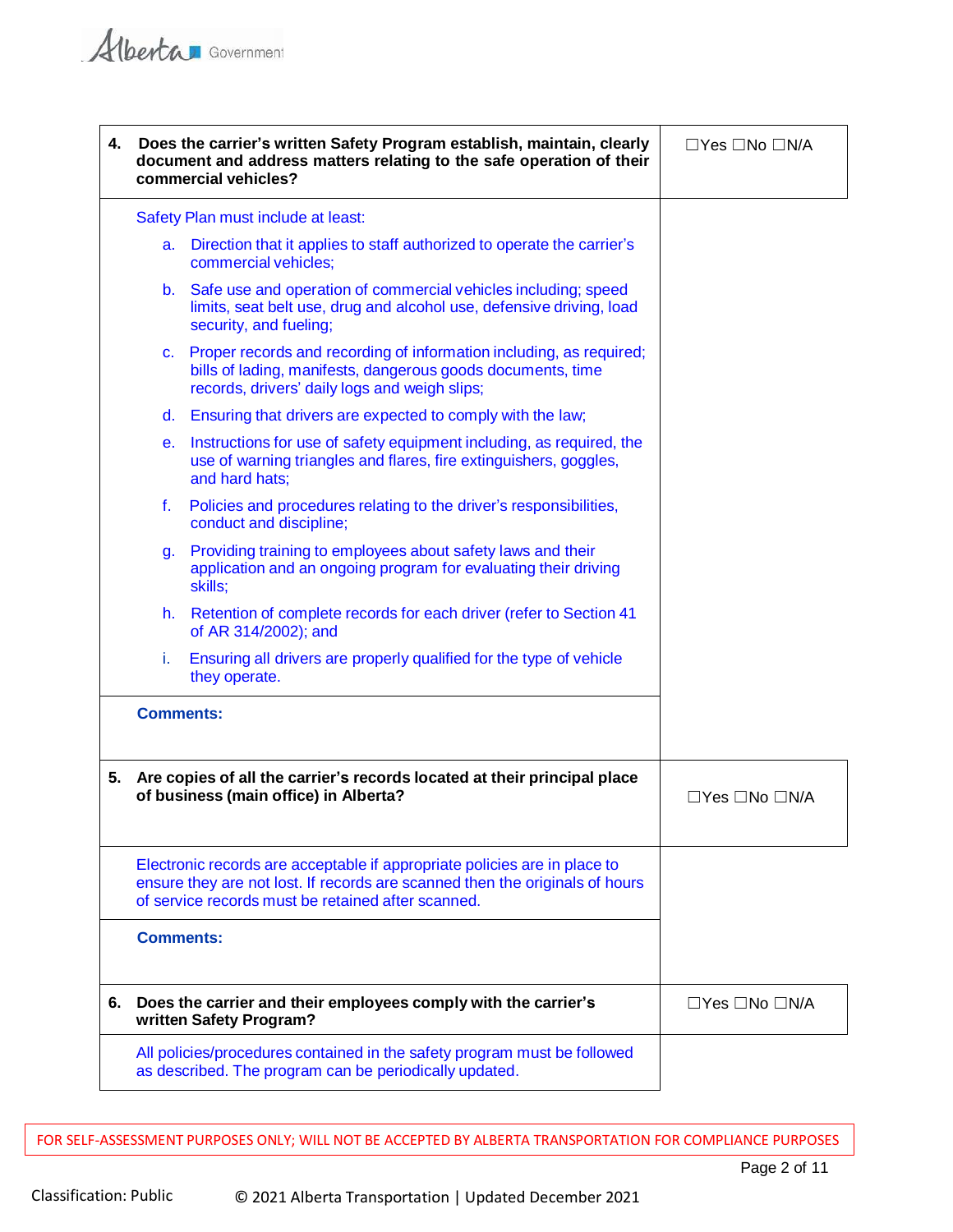Alberta Government

|    | <b>Comments:</b>                                                                                                                                                                    |                                                                                                                                                                                                                                                                                                                         |                                 |
|----|-------------------------------------------------------------------------------------------------------------------------------------------------------------------------------------|-------------------------------------------------------------------------------------------------------------------------------------------------------------------------------------------------------------------------------------------------------------------------------------------------------------------------|---------------------------------|
|    | AR 314/2002.                                                                                                                                                                        | C. DRIVER FILES See Section 41 of the Commercial Vehicle Certificate and Insurance Regulation,                                                                                                                                                                                                                          |                                 |
| 7. |                                                                                                                                                                                     | Does the carrier keep individual files on each authorized driver of<br>their regulated commercial vehicle(s)?                                                                                                                                                                                                           | $\Box$ Yes $\Box$ No $\Box$ N/A |
|    | This includes any full-time or part-time driver, including mechanics,<br>managers and administration staff who are authorized by the carrier to<br>drive an NSC commercial vehicle. |                                                                                                                                                                                                                                                                                                                         |                                 |
|    | <b>Comments:</b>                                                                                                                                                                    |                                                                                                                                                                                                                                                                                                                         |                                 |
| 8. |                                                                                                                                                                                     | Does each driver's file contain at least all of the required information<br>and is the information retained for at least the minimum required time<br>(i.e. the shorter of the current year and four previous years, or since<br>the driver was hired)?                                                                 | $\Box$ Yes $\Box$ No $\Box$ N/A |
|    |                                                                                                                                                                                     | Each driver file must contain:                                                                                                                                                                                                                                                                                          |                                 |
|    |                                                                                                                                                                                     | a. Completed application form, if hired after April 1, 1998;                                                                                                                                                                                                                                                            |                                 |
|    | b.                                                                                                                                                                                  | Employment history for at least three years prior to working for<br>carrier, if hired after April 1, 1998;                                                                                                                                                                                                              |                                 |
|    | C.                                                                                                                                                                                  | Driver's abstract, when the driver is first hired, dated within 30<br>days of the date of employment or hire, if hired after May 20,<br>2003;                                                                                                                                                                           |                                 |
|    |                                                                                                                                                                                     | d. Annual updated copies of the driver's abstract;                                                                                                                                                                                                                                                                      |                                 |
|    |                                                                                                                                                                                     | e. A record of the driver's convictions of safety laws for the current<br>year and previous four years;                                                                                                                                                                                                                 |                                 |
|    | f.                                                                                                                                                                                  | A record of any administrative penalty imposed on the driver under<br>any safety law;                                                                                                                                                                                                                                   |                                 |
|    |                                                                                                                                                                                     | g. A record of all collisions reportable to a peace officer involving a<br>motor vehicle operated by the driver including collisions in<br>jurisdictions outside Alberta;                                                                                                                                               |                                 |
|    |                                                                                                                                                                                     | h. A record of all training completed with respect to the operation of a<br>commercial vehicle and compliance with safety laws;                                                                                                                                                                                         |                                 |
|    | i.                                                                                                                                                                                  | A copy of any training certificate issued to the driver, in electronic<br>or paper form, for the period starting on the date the training<br>certificate was issued and continuing until three years after it has<br>expired, in accordance with part VI of the Transportation of<br><b>Dangerous Goods Regulation;</b> |                                 |
|    | j.                                                                                                                                                                                  | In the case where the driver has a Class 1, 2, or 4 operators<br>license:                                                                                                                                                                                                                                               |                                 |
|    |                                                                                                                                                                                     | 1. A current medical certificate required by the license, or<br>A copy of a valid operator's licence or current driver's abstract.<br>2.                                                                                                                                                                                |                                 |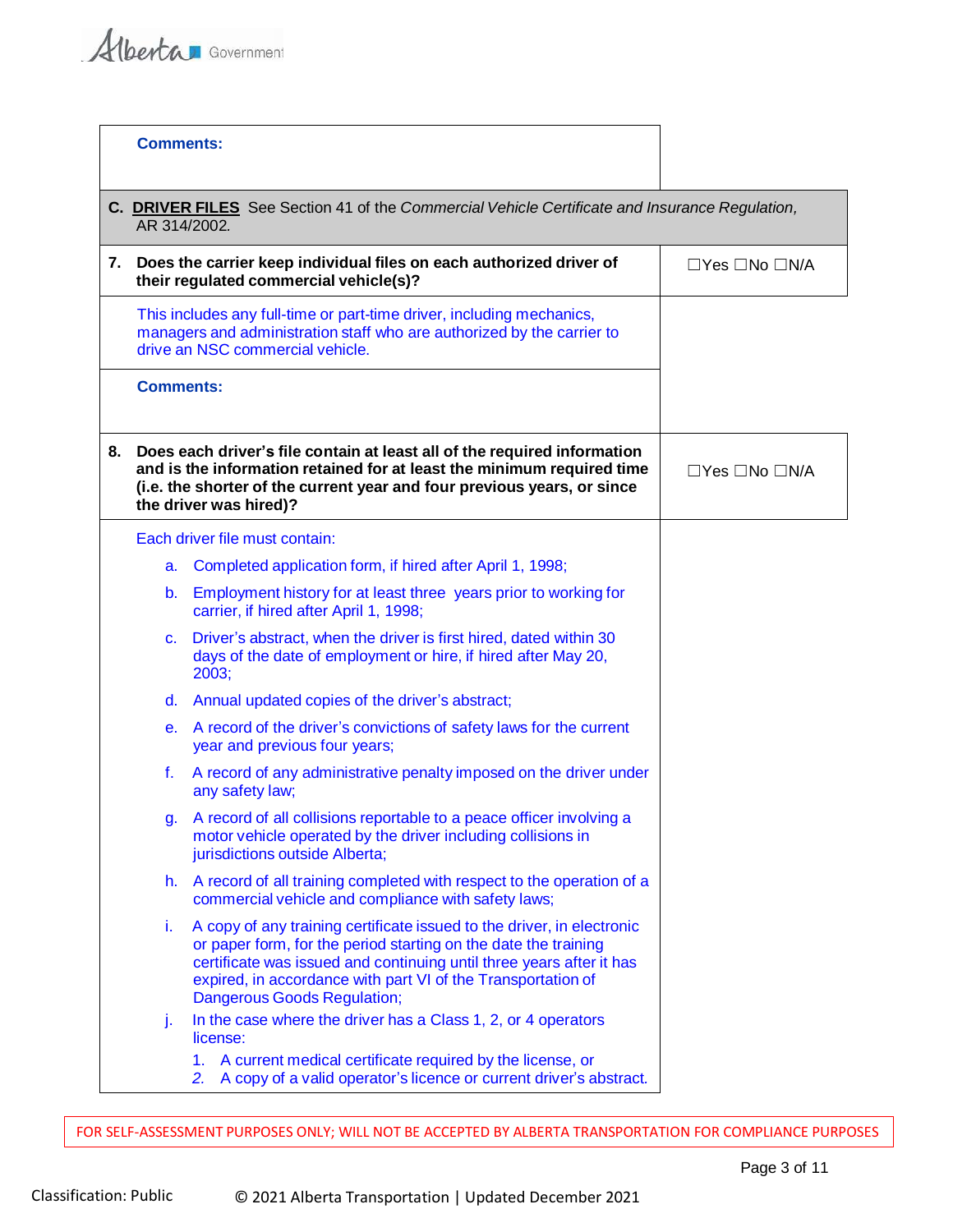Alberta Government

|                                                                           | <b>Comments:</b>                                                                                                                                                                                                                                                                                                                                    |                                 |
|---------------------------------------------------------------------------|-----------------------------------------------------------------------------------------------------------------------------------------------------------------------------------------------------------------------------------------------------------------------------------------------------------------------------------------------------|---------------------------------|
|                                                                           | D. HOURS OF SERVICE See the Drivers' Hours of Service Regulation, AR 317/2002 (Provincial) and<br>the Commercial Vehicle Drivers' Hours of Service Regulation, SOR/2005-313 (Federal).                                                                                                                                                              |                                 |
| 9.                                                                        | Does the carrier retain drivers' hours-of-service records for at least<br>six months?                                                                                                                                                                                                                                                               | $\Box$ Yes $\Box$ No $\Box$ N/A |
|                                                                           | Hours-of-Service records include logbooks, radius duty status records,<br>supporting documents (e.g. fuel receipts), etc.                                                                                                                                                                                                                           |                                 |
|                                                                           | <b>Comments:</b>                                                                                                                                                                                                                                                                                                                                    |                                 |
|                                                                           | 10. Does the carrier file their drivers' hours-of-service records in a neat<br>and orderly manner so that any individual driver's records can be<br>easily located for checking?                                                                                                                                                                    | $\Box$ Yes $\Box$ No $\Box$ N/A |
|                                                                           | <b>Comments:</b>                                                                                                                                                                                                                                                                                                                                    |                                 |
|                                                                           | 11. Is there a daily log or other duty status record when required?                                                                                                                                                                                                                                                                                 | $\Box$ Yes $\Box$ No $\Box$ N/A |
| Provincial Legislation AR 317/2002                                        |                                                                                                                                                                                                                                                                                                                                                     |                                 |
|                                                                           | A daily log is required unless all of the following requirements are met:                                                                                                                                                                                                                                                                           |                                 |
| a.                                                                        | The driver operates within a radius of 160 kilometers of the<br>driver's home terminal;                                                                                                                                                                                                                                                             |                                 |
| b.                                                                        | The driver starts and ends his work shift at the same location;                                                                                                                                                                                                                                                                                     |                                 |
| $\mathbf{C}$ .                                                            | The driver does not work more than 15 hours in a work shift;                                                                                                                                                                                                                                                                                        |                                 |
| $d_{\cdot}$                                                               | The carrier that employs the driver maintains and keeps accurate<br>time records of the driver's shift start and finish times for a period<br>of six months; and                                                                                                                                                                                    |                                 |
|                                                                           | e. Every calendar day must be accounted for.                                                                                                                                                                                                                                                                                                        |                                 |
| Federal Legislation SOR/2005-313                                          |                                                                                                                                                                                                                                                                                                                                                     |                                 |
| A daily log is required unless all of the following requirements are met: |                                                                                                                                                                                                                                                                                                                                                     |                                 |
|                                                                           | a. The driver operates within a 160 kilometer radius of the driver's<br>home terminal;                                                                                                                                                                                                                                                              |                                 |
|                                                                           | b. The driver returns to the home terminal each day to begin a<br>minimum of eight consecutive hours of off-duty time;                                                                                                                                                                                                                              |                                 |
|                                                                           | c. The motor carrier maintains accurate and legible records showing,<br>for each day, the driver's duty status, elected cycle, the hour at<br>which each duty status begins and ends, the total number of<br>hours spent in each status and keeps those records for a<br>minimum period of six months after the day on which they were<br>recorded; |                                 |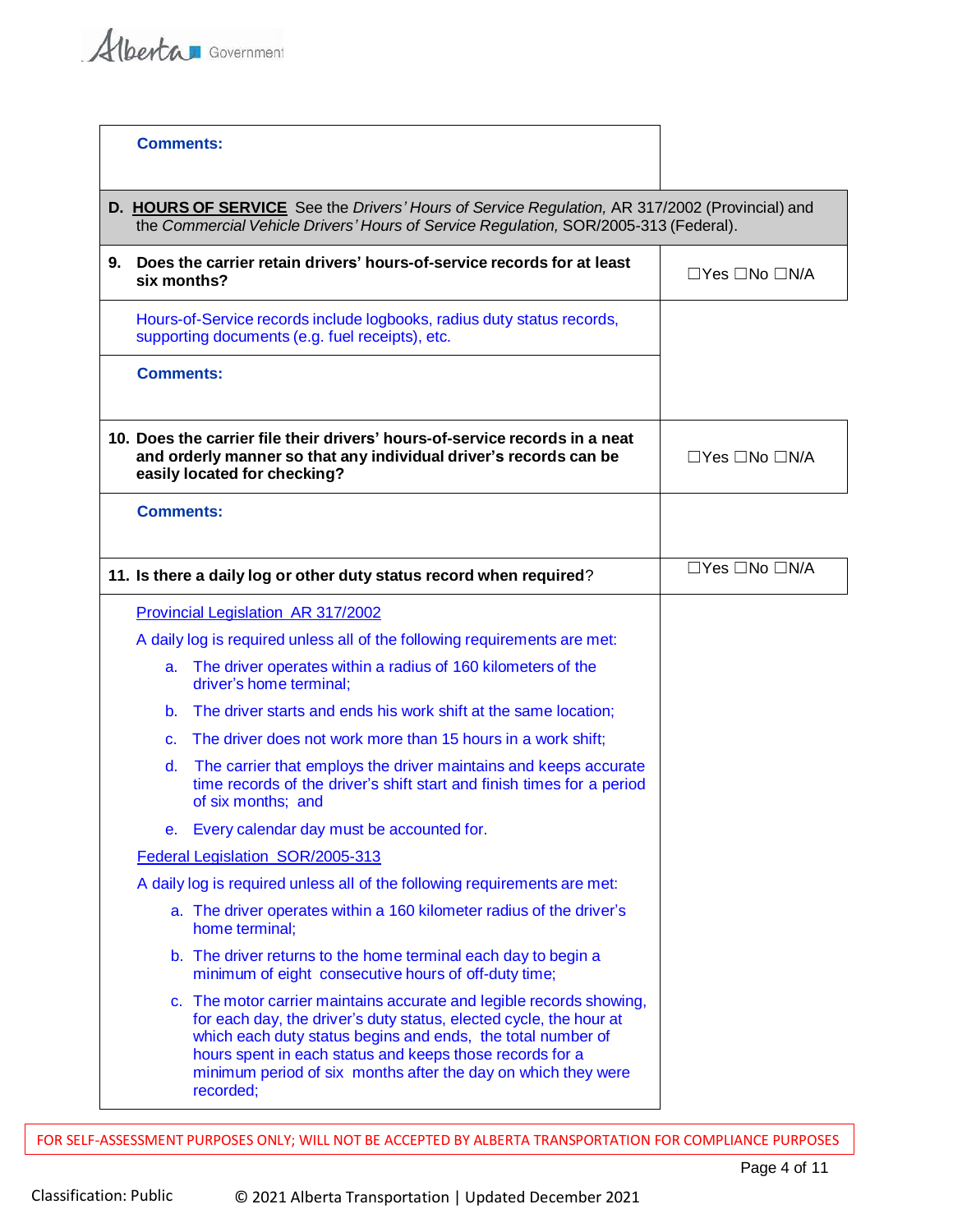| d. The driver is not driving under a permit; and                                                                                                                                                                                                                                                                                                                                                                                                                                                                                                                                                                                                                        |                                 |
|-------------------------------------------------------------------------------------------------------------------------------------------------------------------------------------------------------------------------------------------------------------------------------------------------------------------------------------------------------------------------------------------------------------------------------------------------------------------------------------------------------------------------------------------------------------------------------------------------------------------------------------------------------------------------|---------------------------------|
| e. Every calendar day must be accounted for.                                                                                                                                                                                                                                                                                                                                                                                                                                                                                                                                                                                                                            |                                 |
| <b>Comments:</b>                                                                                                                                                                                                                                                                                                                                                                                                                                                                                                                                                                                                                                                        |                                 |
| 12. Are the carrier's drivers completing all "Form and Manner"<br>requirements for each daily log?                                                                                                                                                                                                                                                                                                                                                                                                                                                                                                                                                                      | $\Box$ Yes $\Box$ No $\Box$ N/A |
| Form and manner items include date, carrier's name, driver's signature,<br>driver's name (printed), starting and ending odometer readings, total<br>kilometers or miles driven, name of co-driver if applicable, vehicle unit # or<br>licence plate #, name of municipality and province at each change in duty<br>status.                                                                                                                                                                                                                                                                                                                                              |                                 |
| Provincial Only: also includes location where fuel was obtained and the<br>number of litres or gallons of fuel taken.                                                                                                                                                                                                                                                                                                                                                                                                                                                                                                                                                   |                                 |
| Federal Only: also includes start time of day (if different than midnight),<br>cycle that driver is following (unless operating under the provisions of an<br>oil well service vehicle permit), in the "Remarks" section include the<br>number of hours of off-duty and on-duty time accumulated by the driver<br>each day during the 14 previous days (if no daily log was required before<br>the beginning of the current day), and if applicable, a declaration in the<br>"Remarks" section of the daily log that states the driver is deferring off-duty<br>time and that clearly indicates whether the driver is driving under day one<br>or day two at that time. |                                 |
| <b>Comments:</b>                                                                                                                                                                                                                                                                                                                                                                                                                                                                                                                                                                                                                                                        |                                 |
| 13. Are all drivers' daily logs and/or records of duty status true and<br>accurate?                                                                                                                                                                                                                                                                                                                                                                                                                                                                                                                                                                                     | □Yes □No □N/A                   |
| This is identified by conducting an internal audit of logs and records using<br>independent supporting documents such as fuel receipts, tach cards, hotel<br>receipts, loading/unloading records, etc. Answer "No" if the carrier is not<br>checking logs for falsification.                                                                                                                                                                                                                                                                                                                                                                                            |                                 |
| <b>Comments:</b>                                                                                                                                                                                                                                                                                                                                                                                                                                                                                                                                                                                                                                                        |                                 |
| D. (1) PROVINCIAL OPERATING STATUS and HOURS OF SERVICE See the Drivers' Hours of<br>Service Regulation, AR 317/2002 (Provincial)                                                                                                                                                                                                                                                                                                                                                                                                                                                                                                                                       |                                 |
| The following questions apply <b>only</b> to carriers with a Provincial Operating Status.                                                                                                                                                                                                                                                                                                                                                                                                                                                                                                                                                                               |                                 |
| 14. Are all drivers in compliance with the 13-hour driving in a "work-<br>shift" rule?                                                                                                                                                                                                                                                                                                                                                                                                                                                                                                                                                                                  | $\Box$ Yes $\Box$ No $\Box$ N/A |
| No driving is allowed after driving 13 hours in a work-shift. Eight or more<br>consecutive hours off-duty resets the work-shift.                                                                                                                                                                                                                                                                                                                                                                                                                                                                                                                                        |                                 |
|                                                                                                                                                                                                                                                                                                                                                                                                                                                                                                                                                                                                                                                                         |                                 |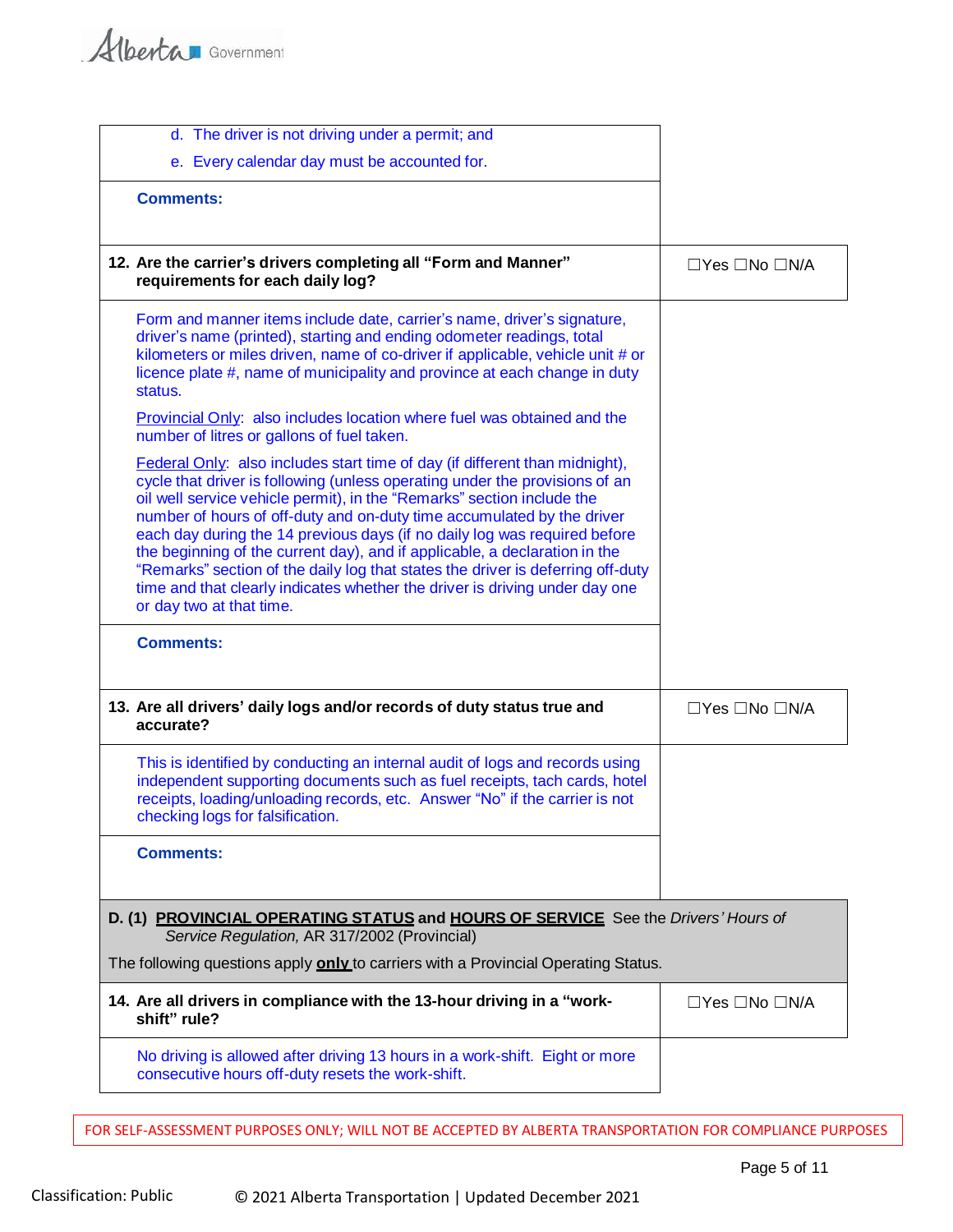| <b>Comments:</b>                                                                                                                                                                                                                                                                                             |                                 |
|--------------------------------------------------------------------------------------------------------------------------------------------------------------------------------------------------------------------------------------------------------------------------------------------------------------|---------------------------------|
| 15. Are all drivers in compliance with the 15-hour on-duty in a "work-<br>shift" rule?                                                                                                                                                                                                                       | $\Box$ Yes $\Box$ No $\Box$ N/A |
| No driving is allowed after being on duty for 15 hours in a work-shift. Eight<br>or more consecutive hours off-duty resets the work-shift.                                                                                                                                                                   |                                 |
| <b>Comments:</b>                                                                                                                                                                                                                                                                                             |                                 |
| D. (2) <b>FEDERAL OPERATING STATUS and HOURS OF SERVICE</b> See the Commercial Vehicle<br>Drivers' Hours of Service Regulation, SOR/2005-313 (Federal).                                                                                                                                                      |                                 |
| The following questions apply only to carriers with a Federal Operating Status.                                                                                                                                                                                                                              |                                 |
| 16. Does the carrier have an internal process to monitor the compliance<br>of each driver to hours-of-service regulatory and permit<br>requirements?                                                                                                                                                         | $\Box$ Yes $\Box$ No $\Box$ N/A |
| Regulation: SOR/205-313 Section 87:<br>Carriers must have implemented a monitoring program. Records<br>maintained must include at least:<br>1. The nature and date of the violations detected;<br>2. What remedial action the carrier took with the driver; and<br>3. The date the remedial action was taken |                                 |
| Note: Enter N/A if carrier is an Owner/Operator and has never had any full-<br>time or part-time drivers.                                                                                                                                                                                                    |                                 |
| <b>Comments:</b>                                                                                                                                                                                                                                                                                             |                                 |
| 17. Are all drivers in compliance with the 13-hour driving in a "day" rule?                                                                                                                                                                                                                                  | $\Box$ Yes $\Box$ No $\Box$ N/A |
| No driving is allowed after the driver has accumulated 13 hours of driving<br>time in a "day". A "day" is defined as a 24-hour period that begins at the<br>hour designated by the motor carrier and noted on the log by the driver for<br>the duration of the driver's cycle.                               |                                 |
| <b>Comments:</b>                                                                                                                                                                                                                                                                                             |                                 |
| 18. Are all drivers in compliance with the 14-hour on-duty in a "day"<br>rule?                                                                                                                                                                                                                               | $\Box$ Yes $\Box$ No $\Box$ N/A |
| No driving is allowed after the driver has accumulated 14 hours of on-duty<br>time in a "day". A "day" is defined as a 24-hour period that begins at the<br>hour designated and noted on the log by the motor carrier for the duration<br>of the driver's cycle.                                             |                                 |
|                                                                                                                                                                                                                                                                                                              |                                 |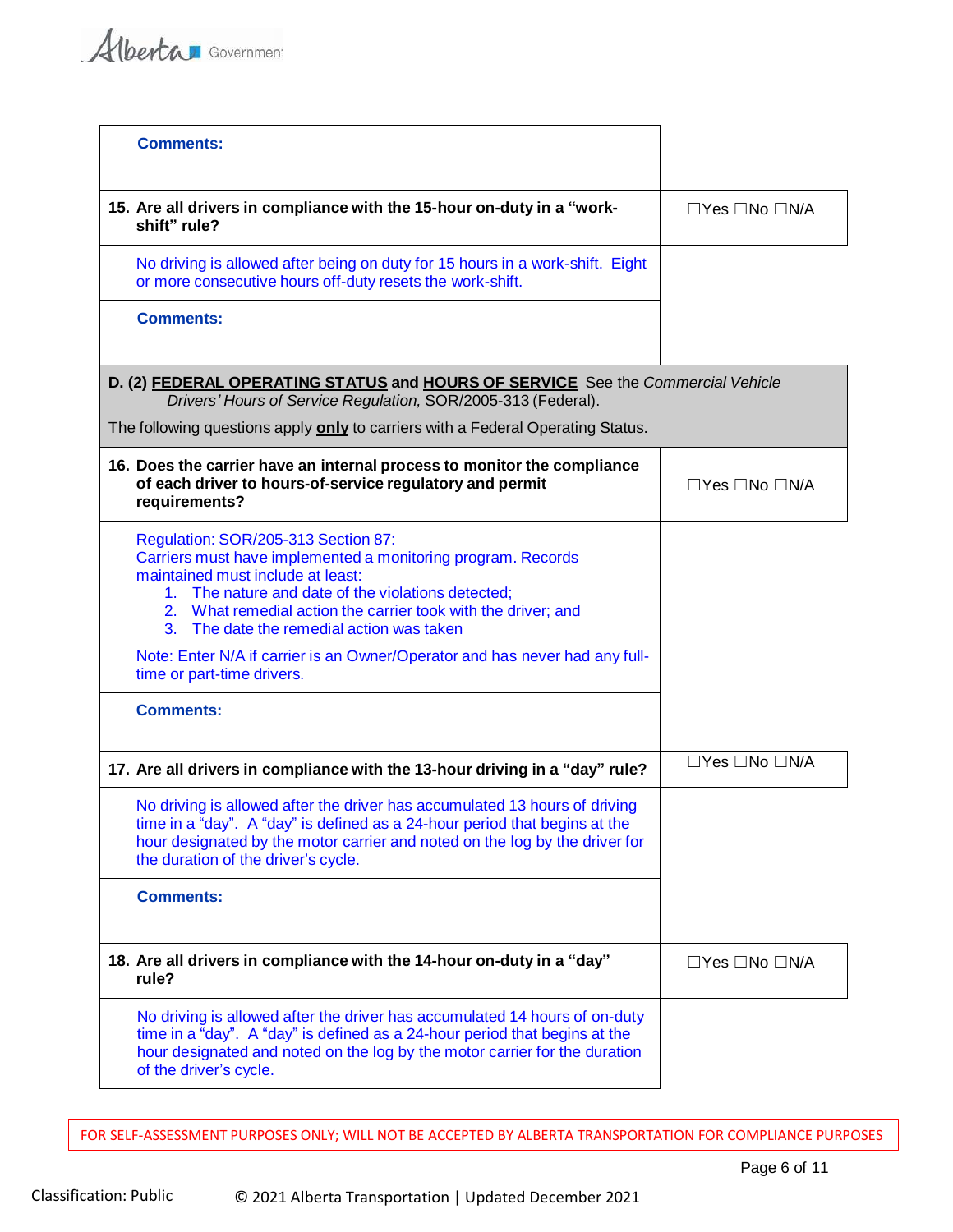| <b>Comments:</b>                                                                                                                                                                                                                                                                     |                                 |
|--------------------------------------------------------------------------------------------------------------------------------------------------------------------------------------------------------------------------------------------------------------------------------------|---------------------------------|
| 19. Are all drivers in compliance with the 10-hours off-duty in a "day"<br>rule?                                                                                                                                                                                                     | $\Box$ Yes $\Box$ No $\Box$ N/A |
| Drivers must have 10 hours off in a "day". This off-duty time must include<br>at least 2 hours of off-duty time (taken in blocks of not less than 30<br>minutes) that does not form part of a period of 8 consecutive hours of off-<br>duty time (although they can be consecutive). |                                 |
| <b>Comments:</b>                                                                                                                                                                                                                                                                     |                                 |
| 20. Are all drivers in compliance with the 13-hour driving in a "work-<br>shift" rule?                                                                                                                                                                                               | $\Box$ Yes $\Box$ No $\Box$ N/A |
| No driving is allowed after driving 13 hours in a work-shift. Eight or more<br>consecutive hours off-duty resets the work-shift.                                                                                                                                                     |                                 |
| <b>Comments:</b>                                                                                                                                                                                                                                                                     |                                 |
| 21. Are all drivers in compliance with the 14-hour on-duty in a "work-<br>shift" rule?                                                                                                                                                                                               | $\Box$ Yes $\Box$ No $\Box$ N/A |
| No driving is allowed after the driver has been on-duty for more than 14<br>hours in a work-shift. Eight or more consecutive hours off-duty resets the<br>work-shift.                                                                                                                |                                 |
| <b>Comments:</b>                                                                                                                                                                                                                                                                     |                                 |
| 22. Are all drivers in compliance with the 16-hour "elapsed time" rule?                                                                                                                                                                                                              | $\Box$ Yes $\Box$ No $\Box$ N/A |
| No driving is allowed after 16 hours of time has elapsed since the driver<br>started a work-shift. (i.e. the clock starts ticking at the start of the driver's<br>work-shift and does not stop until the driver begins to take 8 or more<br>consecutive hours of off-duty time.      |                                 |
| <b>Comments:</b>                                                                                                                                                                                                                                                                     |                                 |
| 23. Are all drivers in compliance with the 70 and 120-hour "cumulative<br>cycle" rules?                                                                                                                                                                                              | $\Box$ Yes $\Box$ No $\Box$ N/A |
| No driving is allowed after the driver has reached their cycle limits. Drivers<br>must either follow Cycle 1 (70 hours on-duty in 7 days) or Cycle 2 (120<br>hours on-duty in 14 days).                                                                                              |                                 |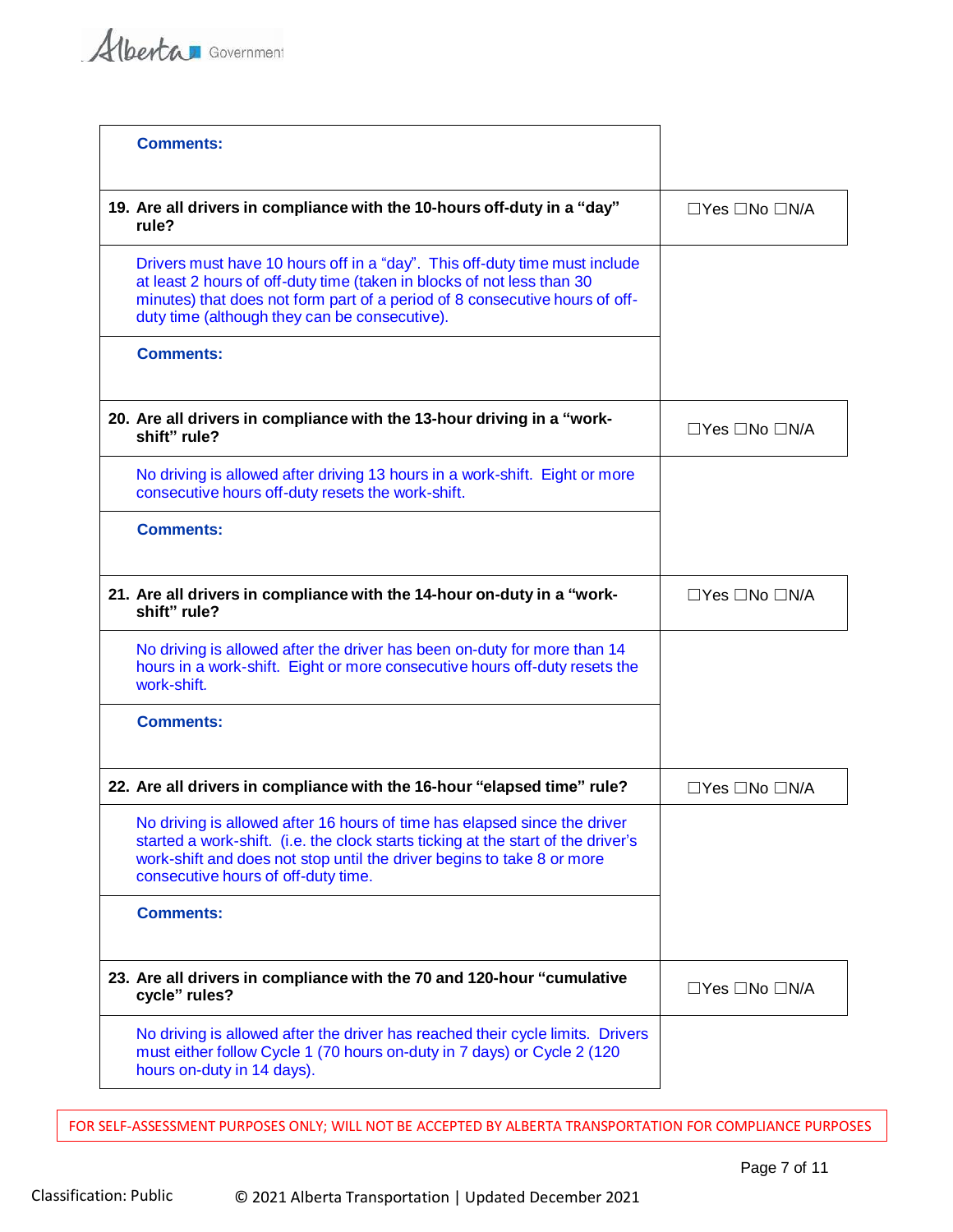| <b>Comments:</b>                                                                                                                                                                                                  |                                  |
|-------------------------------------------------------------------------------------------------------------------------------------------------------------------------------------------------------------------|----------------------------------|
| 24. Are all drivers in compliance with the mandatory 24 hours off-duty<br>rule?                                                                                                                                   | $\Box$ Yes $\Box$ No $\Box$ N/A  |
| Regardless of the cycle the driver is operating under, no driving is allowed<br>unless the driver has taken at least 24 consecutive hours of off-duty time<br>in the preceding 14 days.                           |                                  |
| <b>Comments:</b>                                                                                                                                                                                                  |                                  |
| <b>E. MAINTENANCE</b> See the Commercial Vehicle Safety Regulation, AR121/2009.                                                                                                                                   |                                  |
| 25. Does the carrier have a written Maintenance and Inspection Program<br>that covers at least all the items required?                                                                                            | $\Box$ Yes $\Box$ No $\Box$ N/A  |
| See Section 6 of AR 121/2009. Carrier must meet the requirements of<br>Section 6 and 10, and Schedule 2 of AR 121/2009, as applicable, and the<br>requirements of the Vehicle Inspection Regulation, AR 122/2009. |                                  |
| <b>Comments:</b>                                                                                                                                                                                                  |                                  |
| 26. Does the carrier's written Maintenance and Inspection Program<br>pertain to all types of regulated commercial trucks, tractors and<br>trailers registered to the company?                                     | $\Box Y$ es $\Box$ No $\Box N/A$ |
| A carrier's written program must apply to all commercial vehicles<br>registered for a weight in excess of 4,500 kilograms.                                                                                        |                                  |
| <b>Comments:</b>                                                                                                                                                                                                  |                                  |
| 27. Does the carrier's written Maintenance and Inspection Program call<br>for a regular and continuous program of inspection and<br>maintenance?                                                                  | $\Box$ Yes $\Box$ No $\Box$ N/A  |
| Regular and continuous means specific criteria for time and/or distance<br>between inspections.                                                                                                                   |                                  |
| <b>Comments:</b>                                                                                                                                                                                                  |                                  |
| 28. Does the carrier maintain individual files for each vehicle registered<br>to your company and does each file contain at least all of the<br>required information about the vehicle?                           | $\Box$ Yes $\Box$ No $\Box$ N/A  |
| Must meet the requirements of Section 37(2) (a) of AR 121/2009.<br>Each vehicle file must identify the vehicle including at least:                                                                                |                                  |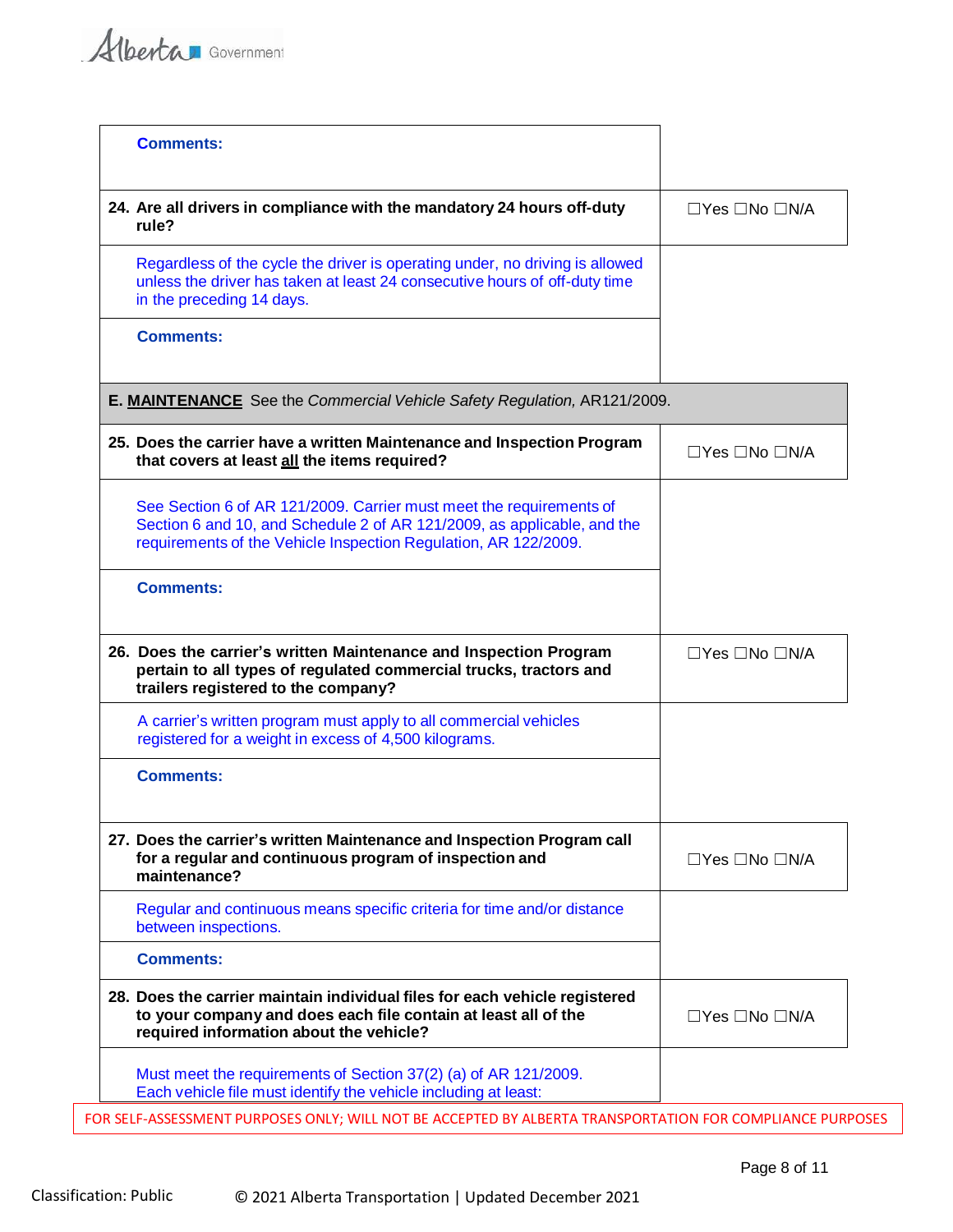| 1. Unit number, serial number, or similar identifying mark;<br>2. Make of the vehicle; and<br>3. The year of manufacture of the vehicle.                                                                                                                                                                                    |                                  |
|-----------------------------------------------------------------------------------------------------------------------------------------------------------------------------------------------------------------------------------------------------------------------------------------------------------------------------|----------------------------------|
| <b>Comments:</b>                                                                                                                                                                                                                                                                                                            |                                  |
| 29. Are all individual documents of all vehicle trip inspections,<br>scheduled maintenance (e.g. Preventative Maintenance, A/B/C<br>service), repairs, and lubrications each recorded with the required<br>information?                                                                                                     | $\Box Y$ es $\Box$ No $\Box N/A$ |
| Must meet the requirements outlined in Section 37(2)(b) of AR 121/2009<br>including:<br>1. The nature of the work performed; AND<br>2. The date on which the inspection took place or odometer or<br>hubmeter reading on the vehicle at the time.                                                                           |                                  |
| <b>Comments:</b>                                                                                                                                                                                                                                                                                                            |                                  |
| 30. Does the carrier have a system in place that ensures that all<br>regulated commercial trucks, tractors and trailers undergo a CVIP<br>inspection at least every 12 months, that each vehicle contains a<br>copy of its current inspection certificate and displays the<br>corresponding decal?                          | $\Box Y$ es $\Box$ No $\Box N/A$ |
| This annual inspection is not considered part of your "routine"<br>maintenance requirements.                                                                                                                                                                                                                                |                                  |
| <b>Comments:</b>                                                                                                                                                                                                                                                                                                            |                                  |
| 30. Are trip inspections and trip inspection reports being completed as<br>required?                                                                                                                                                                                                                                        | $\Box$ Yes $\Box$ No $\Box$ N/A  |
| Trip inspections must be conducted as per Section 10 of AR 121/2009.<br>Trip inspection reports must be completed as per Section 12 of<br>AR 121/2009 on all vehicles operated under the authority of the carrier's<br>Safety Fitness Certificate. (Must consider if the carrier is federally or<br>provincially regulated) |                                  |
| <b>Comments:</b>                                                                                                                                                                                                                                                                                                            |                                  |
| 31. Does each vehicle file contain all maintenance and inspection<br>records for that vehicle for at least the minimum required time?                                                                                                                                                                                       | $\Box$ Yes $\Box$ No $\Box$ N/A  |
| Must meet the requirement of Section 38 of the AR 121/2009. Trip<br>inspection reports must be retained for the current month and the 6                                                                                                                                                                                     |                                  |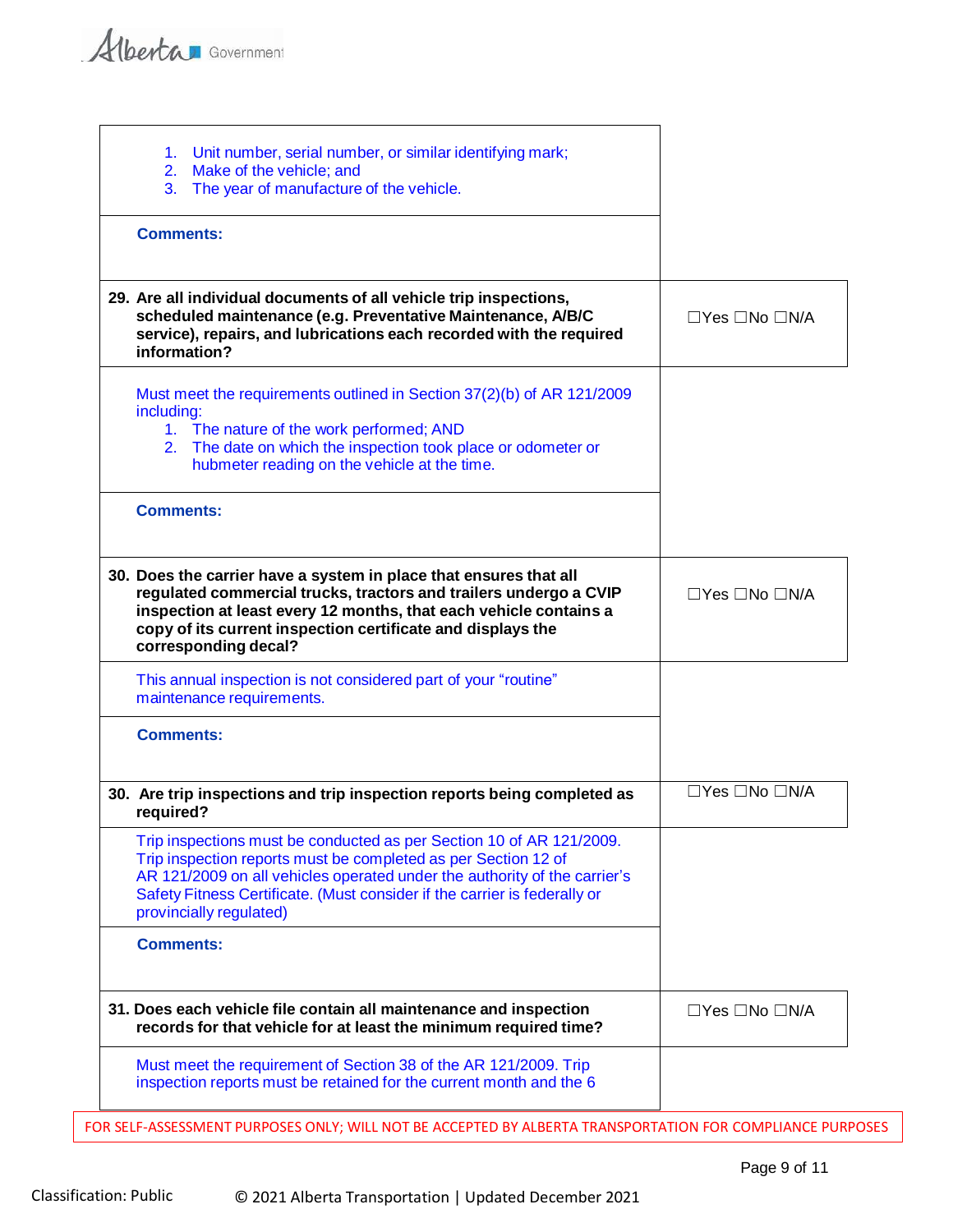Alberta Government

| months immediately preceding. All other records must be retained for the<br>current calendar year and the 4 calendar years immediately preceding.                                                          |                                  |
|------------------------------------------------------------------------------------------------------------------------------------------------------------------------------------------------------------|----------------------------------|
| <b>Comments:</b>                                                                                                                                                                                           |                                  |
| 32. Is a copy of the carrier's Maintenance and Inspection Program<br>document kept at their principal place of business in Alberta and all<br>other locations where maintenance and repairs are completed? | $\Box Y$ es $\Box$ No $\Box N/A$ |
| Electronic copies of the Maintenance Program are acceptable if it is<br>available to all applicable employees wherever needed.                                                                             |                                  |
| <b>Comments:</b>                                                                                                                                                                                           |                                  |
| 33. Has the carrier fully implemented all areas of your Maintenance and<br><b>Inspection Program?</b>                                                                                                      | $\Box Y$ es $\Box$ No $\Box N/A$ |
| <b>Comments:</b>                                                                                                                                                                                           |                                  |
| Total Number of "No's"                                                                                                                                                                                     |                                  |